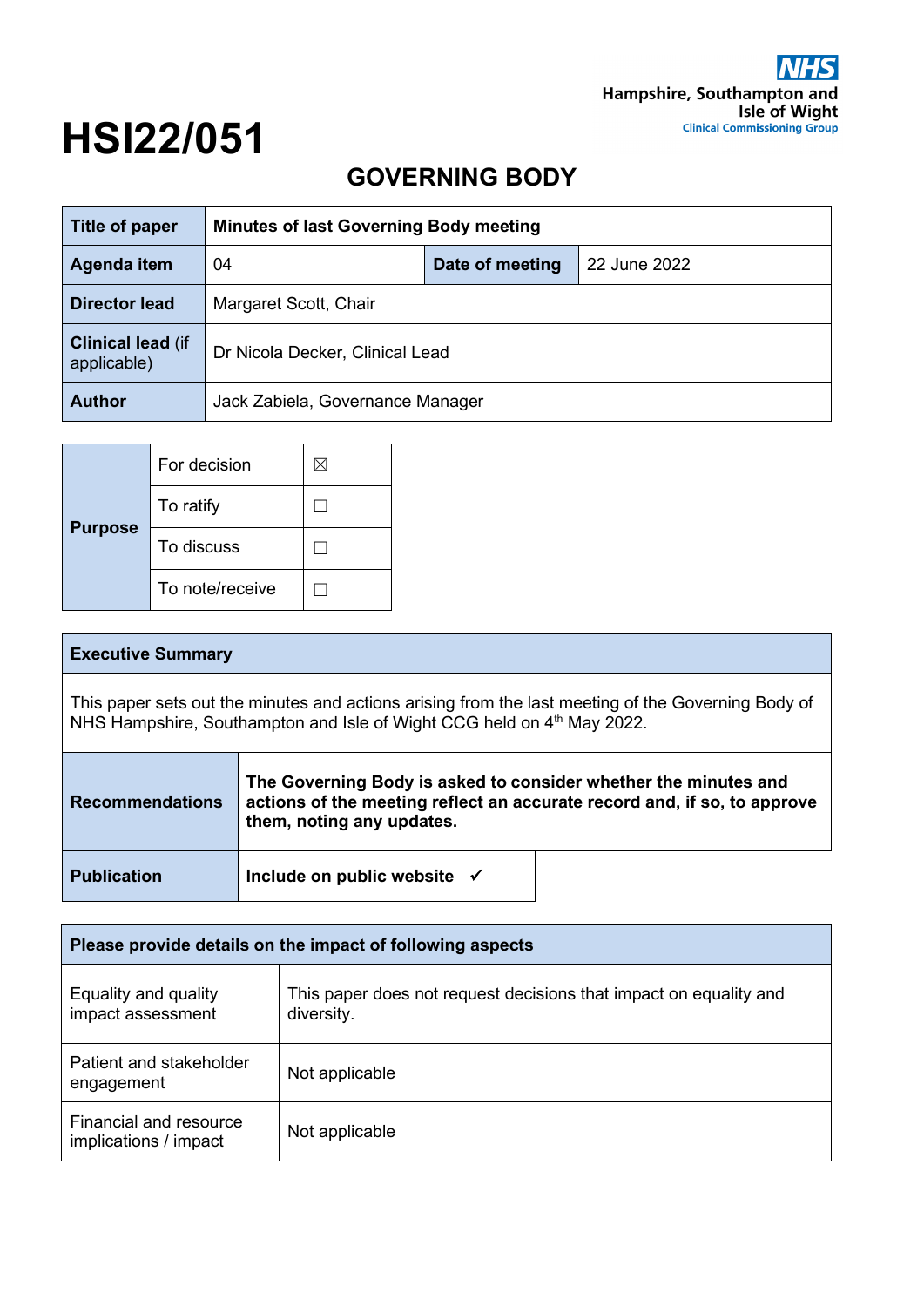| Legal implications                                                                         | There are no legal implications arising from this paper. |
|--------------------------------------------------------------------------------------------|----------------------------------------------------------|
| Principal risk(s) relating to<br>this paper                                                | Not applicable                                           |
| Key committees / groups<br>where evidence<br>supporting this paper has<br>been considered. | Not applicable                                           |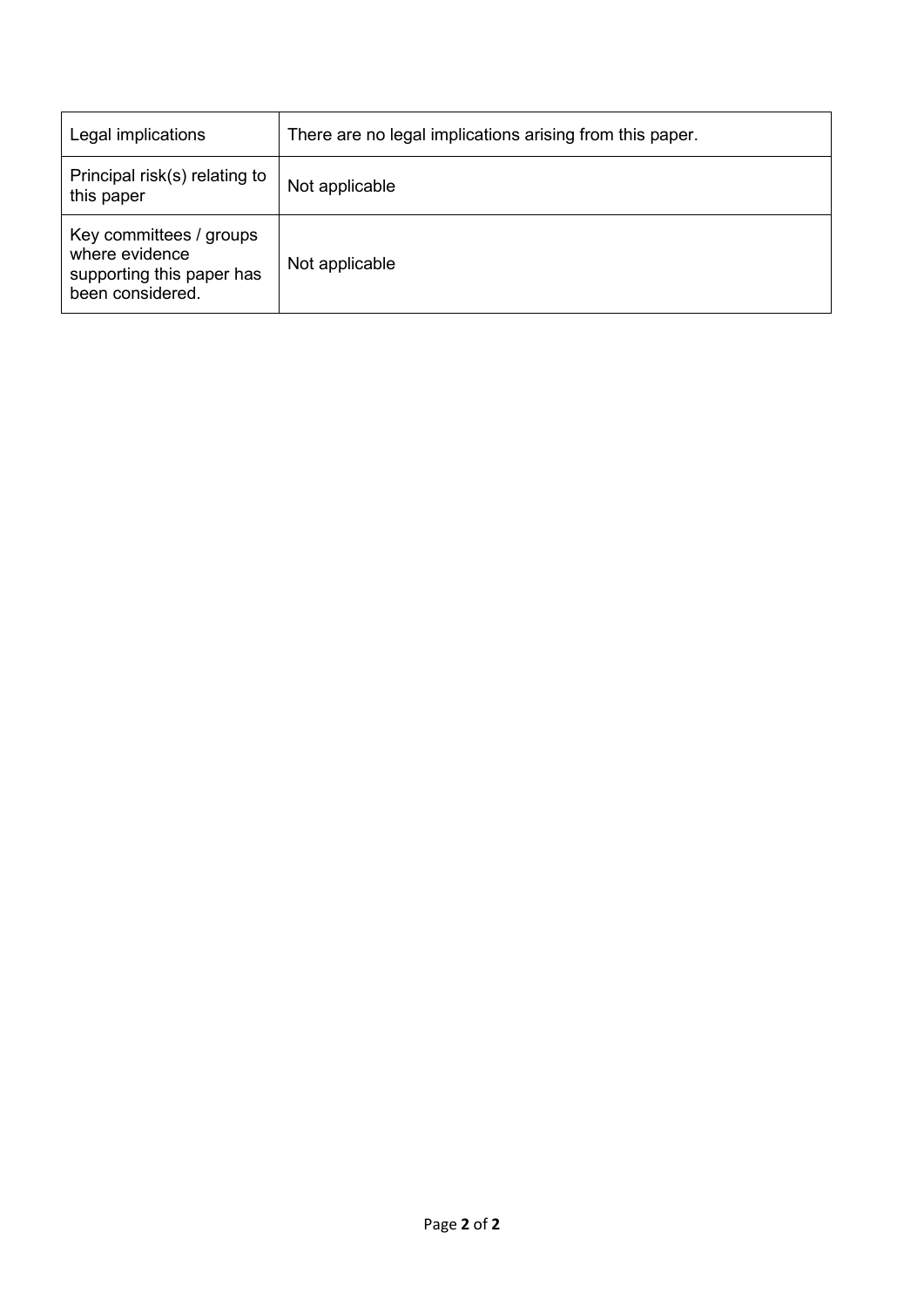#### **DRAFT**

#### **GOVERNING BODY**

#### **Minutes of the meeting of the Governing Body held at 14:00 on Wednesday 4 May 2022 via Zoom**

| <b>Present</b>       |                                                         |
|----------------------|---------------------------------------------------------|
| Margaret Scott       | Independent Chair                                       |
| <b>Julie Dawes</b>   | <b>Chief Nursing Officer</b>                            |
| <b>Simon Garlick</b> | Non-Executive Director (Governance)                     |
| <b>Judy Gillow</b>   | Non-Executive Director (Patient and Public Involvement) |
| Karl Graham          | Clinical Director, South West Hampshire                 |
| <b>Zaid Hirmiz</b>   | <b>Clinical Director, South East Hampshire</b>          |
| Michele Legg         | Clinical Director, Isle of Wight                        |
| Maggie MacIsaac      | <b>Chief Executive</b>                                  |
| <b>Ed Palfrey</b>    | Secondary Care Clinician (Non-Executive)                |
| <b>Roshan Patel</b>  | <b>Chief Finance Officer</b>                            |
| <b>Matt Stevens</b>  | Non-Executive Director (Primary Care Commissioning)     |
| Sarah Young          | <b>Clinical Director, Southampton</b>                   |

#### **In attendance**

| Simon Bryant         | Director of Public Health, Hampshire County Council (part meeting) |
|----------------------|--------------------------------------------------------------------|
| Debbie Chase         | Director of Public Health, Southampton City Council                |
| lan Corless          | <b>Head of Business Services</b>                                   |
| <b>Steve Cummins</b> | Governance Manager (item 10)                                       |
| <b>Tessa Harvey</b>  | <b>Executive Director of Performance</b>                           |
| Fiona Howarth        | Chief of Staff                                                     |
| Helen Ives           | <b>Executive Director of Workforce</b>                             |
| Gemma Limburn        | Associate Director of People (item 9)                              |
| Lena Samuels         | Chair Designate: Hampshire and Isle of Wight Integrated Care       |
|                      | System                                                             |
| <b>Andy Wood</b>     | Director of Strategic Finance and sustainability lead (item 11)    |
| Jackie Zabiela       | Governance Manager (minutes)                                       |

#### **Apologies**

| Nicola Decker              | <b>Clinical Leader</b>                            |
|----------------------------|---------------------------------------------------|
| <b>Charlotte Hutchings</b> | <b>Clinical Director, North and Mid Hampshire</b> |

|              | <b>Welcome and Introductions</b>                                                                                                                                                                                                       |
|--------------|----------------------------------------------------------------------------------------------------------------------------------------------------------------------------------------------------------------------------------------|
| 1.1          | The Chair welcomed everyone present to the eighth meeting in public of the<br>Hampshire, Southampton and Isle of Wight CCG Governing Body, including members<br>of the public viewing the proceedings, which were being streamed live. |
| $\mathbf{2}$ | Declarations of Interest (Paper HSI22/026)                                                                                                                                                                                             |
|              |                                                                                                                                                                                                                                        |
| 2.1          | The Register of Board Members Interests was received and noted.                                                                                                                                                                        |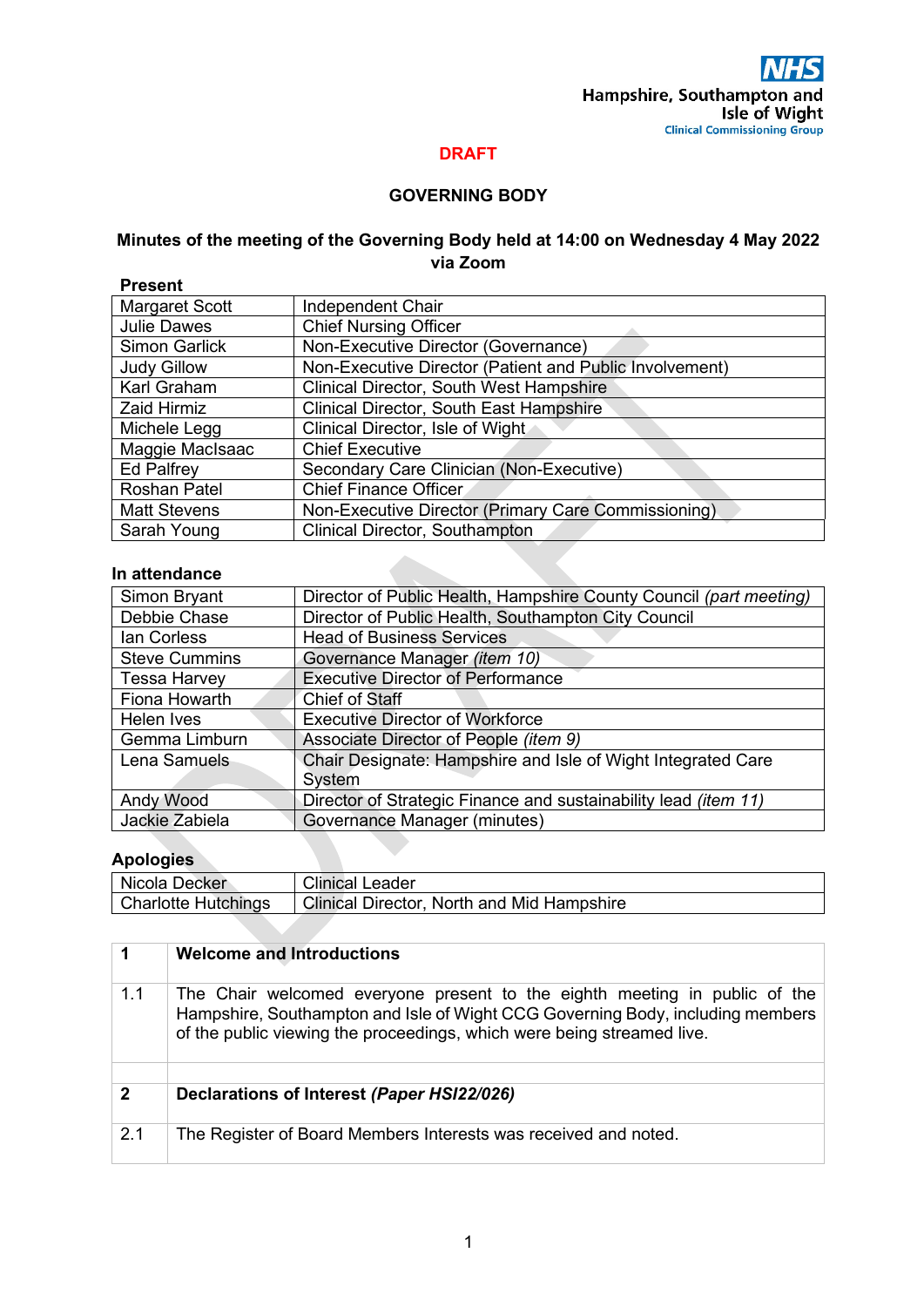| 2.2 | No interests were declared where there may be a potential or perceived conflict of<br>interest in relation to any of the business items on the agenda.                                                                                                                                                                                                                                                                                                                                                                                                                                                                                                                                                                                                                                                                                                                                                                                                                                                                                                                                                                                                                                                                                                                                                                                                                                                                                                                                                                                                                                                                                                                                                                                                                                                                                                                                                                                                                                                                                                                                                                                                                                                                                                                                                                                                               |  |
|-----|----------------------------------------------------------------------------------------------------------------------------------------------------------------------------------------------------------------------------------------------------------------------------------------------------------------------------------------------------------------------------------------------------------------------------------------------------------------------------------------------------------------------------------------------------------------------------------------------------------------------------------------------------------------------------------------------------------------------------------------------------------------------------------------------------------------------------------------------------------------------------------------------------------------------------------------------------------------------------------------------------------------------------------------------------------------------------------------------------------------------------------------------------------------------------------------------------------------------------------------------------------------------------------------------------------------------------------------------------------------------------------------------------------------------------------------------------------------------------------------------------------------------------------------------------------------------------------------------------------------------------------------------------------------------------------------------------------------------------------------------------------------------------------------------------------------------------------------------------------------------------------------------------------------------------------------------------------------------------------------------------------------------------------------------------------------------------------------------------------------------------------------------------------------------------------------------------------------------------------------------------------------------------------------------------------------------------------------------------------------------|--|
| 2.3 | <b>AGREED</b>                                                                                                                                                                                                                                                                                                                                                                                                                                                                                                                                                                                                                                                                                                                                                                                                                                                                                                                                                                                                                                                                                                                                                                                                                                                                                                                                                                                                                                                                                                                                                                                                                                                                                                                                                                                                                                                                                                                                                                                                                                                                                                                                                                                                                                                                                                                                                        |  |
|     | The Governing Body accepted the Register of Board Members' Interests.                                                                                                                                                                                                                                                                                                                                                                                                                                                                                                                                                                                                                                                                                                                                                                                                                                                                                                                                                                                                                                                                                                                                                                                                                                                                                                                                                                                                                                                                                                                                                                                                                                                                                                                                                                                                                                                                                                                                                                                                                                                                                                                                                                                                                                                                                                |  |
| 3   | Chief Executive's Report (Paper HSI22/027)                                                                                                                                                                                                                                                                                                                                                                                                                                                                                                                                                                                                                                                                                                                                                                                                                                                                                                                                                                                                                                                                                                                                                                                                                                                                                                                                                                                                                                                                                                                                                                                                                                                                                                                                                                                                                                                                                                                                                                                                                                                                                                                                                                                                                                                                                                                           |  |
| 3.1 | The Chief Executive's Report provided updates on issues relevant to the CCG and<br>the wider health and care system as detailed below.                                                                                                                                                                                                                                                                                                                                                                                                                                                                                                                                                                                                                                                                                                                                                                                                                                                                                                                                                                                                                                                                                                                                                                                                                                                                                                                                                                                                                                                                                                                                                                                                                                                                                                                                                                                                                                                                                                                                                                                                                                                                                                                                                                                                                               |  |
|     | The impact of COVID-19 / Omicron was still being felt by the NHS, which<br>$\bullet$<br>continued with the vaccination programme whilst at the same time undertaking<br>recovery work. There was a great deal of focus on workforce; with the strain<br>of the past few years being seen in many teams.<br>Extra funding that had been provided for COVID-19 cost pressures would soon<br>$\bullet$<br>cease and the NHS needed to return to managing resources as before. There<br>were some challenges around this; essentially organisations across the<br>system would need to work together to undertake the strategic / transformation<br>work along with integration in local teams to achieve this.<br>The Health and Care Bill had been through the legislative process and<br>$\bullet$<br>received Royal Assent on 28 April. The Hampshire and Isle of Wight (HIOW)<br>Integrated Care System (ICS) and formation of the Integrated Care Board<br>(ICB) was on track for 1 July 2022. This will entail the dissolution of both<br>Hampshire, Southampton and Isle of Wight CCG and Portsmouth CCG along<br>with the safe transfer of staff and services. The development of the ICS / ICB<br>would continue post 1 July with a programme of development through the rest<br>of 2022/23 and on into the following year; more detail would be provided at the<br>next meeting.<br>Progress was being made on the Hampshire Together: Modernising our<br>Hospital and Health Services (MOHHS) programme. The Regional Clinical<br>Senate had been invited to comment on plans; further detail would be provided<br>at future meetings.<br>Amanda Pritchard, NHS England (NHSE) Chief Executive had visited the<br>Community Diagnostic Centre in Lymington and reviewed facilities at<br>Tatchbury Mount (Southern Health NHS Foundation Trust). She had also<br>spent time with system leads to discuss some of the challenges and successes<br>in the HIOW system, as well as how NHSE could provide support. This had<br>been a productive conversation and she had seen some fantastic services and<br>colleagues who were full of hope, energy and optimism for what needed to be<br>achieved. Moving forward it would be important to recognise successful local<br>schemes so that they could be scaled up and the benefit seen across the<br>system. |  |
| 3.2 | It was queried if there had been any indication of the capital allocation for the MOHHS<br>programme. The Chief Finance Officer responded that the allocated resource was<br>clear (amongst other national schemes), however it was important to be aware that it<br>would not be possible to get all the funding that we would like. Partners including<br>community and primary care would need to work together as a system in this part of<br>the geography to put in place services that were sustainable and working well, rather<br>than focussing on the new building and the current distribution of services.                                                                                                                                                                                                                                                                                                                                                                                                                                                                                                                                                                                                                                                                                                                                                                                                                                                                                                                                                                                                                                                                                                                                                                                                                                                                                                                                                                                                                                                                                                                                                                                                                                                                                                                                              |  |
| 3.3 | There had been no notification that the Government / Department of Health had<br>changed their plans to build new hospitals across the country, nor around funding for                                                                                                                                                                                                                                                                                                                                                                                                                                                                                                                                                                                                                                                                                                                                                                                                                                                                                                                                                                                                                                                                                                                                                                                                                                                                                                                                                                                                                                                                                                                                                                                                                                                                                                                                                                                                                                                                                                                                                                                                                                                                                                                                                                                               |  |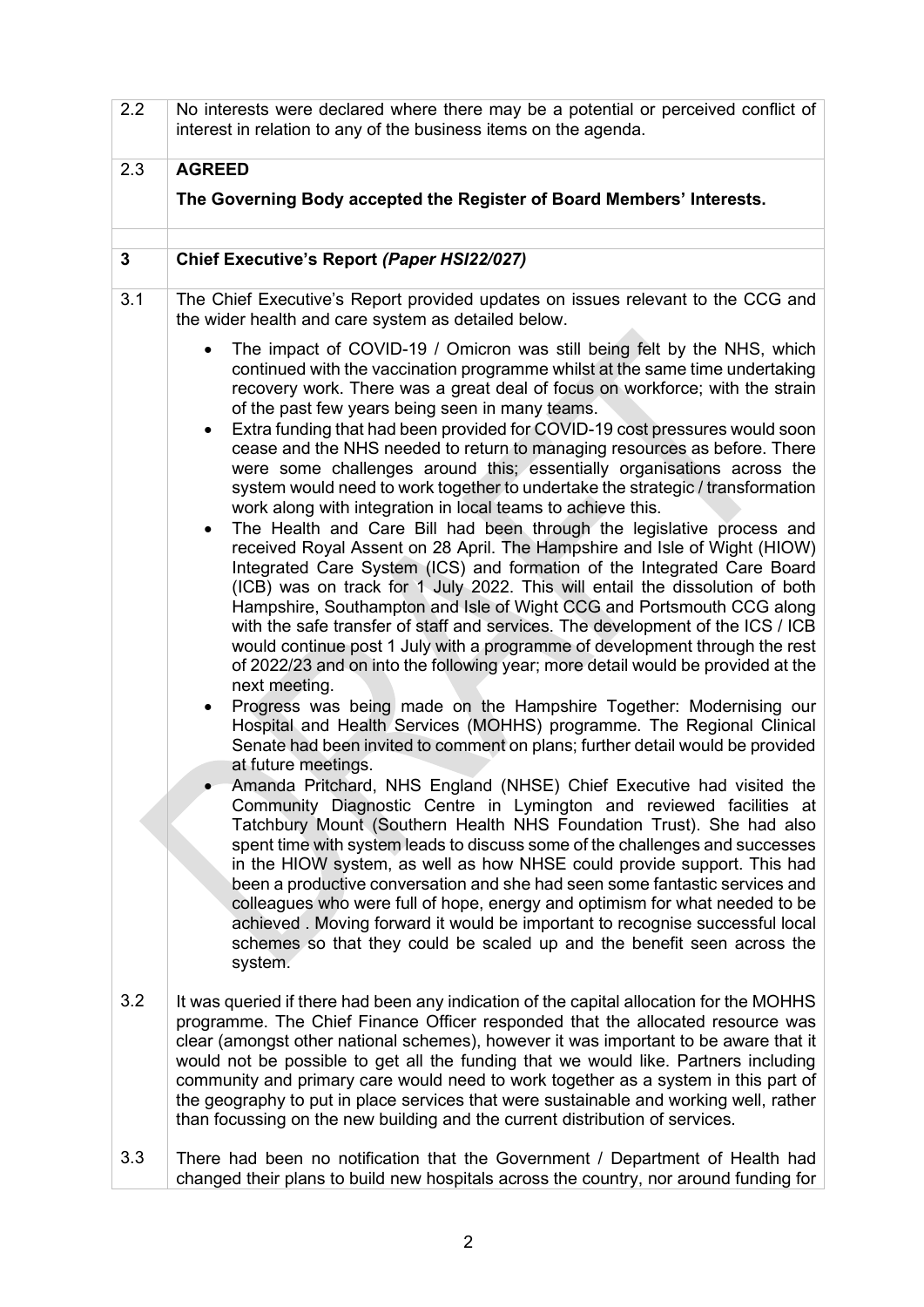|     | the build at Hampshire Hospitals NHS Foundation Trust (HHFT), although it should<br>be expected that there will be requirements to ensure that designs met the<br>transformation changes and were affordable from both the capital and revenue<br>perspectives.                                                                                                                                                                                                                                                                                                                                                                                                                                                                                                                                                                                                                                                                                                                                                                                                                                                                                                                                                                                                                                                                                                                                                                                                                                                                                                                                                                                                                                                                                                                                                                                                                                                                                                                                                                                                                                                                                |
|-----|------------------------------------------------------------------------------------------------------------------------------------------------------------------------------------------------------------------------------------------------------------------------------------------------------------------------------------------------------------------------------------------------------------------------------------------------------------------------------------------------------------------------------------------------------------------------------------------------------------------------------------------------------------------------------------------------------------------------------------------------------------------------------------------------------------------------------------------------------------------------------------------------------------------------------------------------------------------------------------------------------------------------------------------------------------------------------------------------------------------------------------------------------------------------------------------------------------------------------------------------------------------------------------------------------------------------------------------------------------------------------------------------------------------------------------------------------------------------------------------------------------------------------------------------------------------------------------------------------------------------------------------------------------------------------------------------------------------------------------------------------------------------------------------------------------------------------------------------------------------------------------------------------------------------------------------------------------------------------------------------------------------------------------------------------------------------------------------------------------------------------------------------|
| 3.4 | <b>AGREED:</b>                                                                                                                                                                                                                                                                                                                                                                                                                                                                                                                                                                                                                                                                                                                                                                                                                                                                                                                                                                                                                                                                                                                                                                                                                                                                                                                                                                                                                                                                                                                                                                                                                                                                                                                                                                                                                                                                                                                                                                                                                                                                                                                                 |
|     | The Governing Body noted the Chief Executive's report.                                                                                                                                                                                                                                                                                                                                                                                                                                                                                                                                                                                                                                                                                                                                                                                                                                                                                                                                                                                                                                                                                                                                                                                                                                                                                                                                                                                                                                                                                                                                                                                                                                                                                                                                                                                                                                                                                                                                                                                                                                                                                         |
|     |                                                                                                                                                                                                                                                                                                                                                                                                                                                                                                                                                                                                                                                                                                                                                                                                                                                                                                                                                                                                                                                                                                                                                                                                                                                                                                                                                                                                                                                                                                                                                                                                                                                                                                                                                                                                                                                                                                                                                                                                                                                                                                                                                |
| 4   | COVID-19 Incident Status Report (Paper HSI22/028)                                                                                                                                                                                                                                                                                                                                                                                                                                                                                                                                                                                                                                                                                                                                                                                                                                                                                                                                                                                                                                                                                                                                                                                                                                                                                                                                                                                                                                                                                                                                                                                                                                                                                                                                                                                                                                                                                                                                                                                                                                                                                              |
| 4.1 | The Executive Director of Performance presented a paper which provided a summary<br>of the current COVID-19 position, including patients in hospital beds and Critical Care<br>Units, alongside a COVID vaccination update. The following points were raised during<br>discussion:                                                                                                                                                                                                                                                                                                                                                                                                                                                                                                                                                                                                                                                                                                                                                                                                                                                                                                                                                                                                                                                                                                                                                                                                                                                                                                                                                                                                                                                                                                                                                                                                                                                                                                                                                                                                                                                             |
|     | GPs had received feedback from patients and relatives regarding ability to<br>access hospital sites to visit relatives as some providers had limited access,<br>and it was queried if this would soon improve. In response it was advised that<br>trusts had been following national guidance, balanced with the number of<br>outbreaks within hospitals i.e. part of the outbreak management process (for<br>both COVID-19 and Noro-virus) was to restrict visiting. However, all trusts had<br>'compassionate visiting' arrangements in place, for example if a patient were<br>at the end of life / in special circumstances. All trusts in HIOW were now in the<br>process of reviewing the position with a view to lifting visiting restrictions.<br>In terms of the long term strategy for COVID management, planning was in<br>$\bullet$<br>progress nationally with NHSE. It was likely there would be another 12 months<br>of a separate COVID vaccination programme, with the anticipation that it would<br>be possible to have a dual COVID/flu vaccine after that. Planning relied on<br>modelling scenarios where there may be another variant of concern and<br>looking at different frequency of vaccinations.<br>Public Health were working to understand how the virus was mutating around<br>٠<br>the world / in the UK to determine how the vaccine programme would follow;<br>this was still in early stages and was unclear how it would play out. It could be<br>seasonal like flu, or might be different throughout the year depending on how<br>it presented.<br>Concern was expressed regarding the impact of the autumn booster<br>programme and GP / primary care ability to deliver. It was advised that each<br>of the systems across HIOW had a vaccination plan, led predominantly by the<br>system primary care leads. At an overarching level, the Executive Director for<br>Workforce led the COVID vaccination programme for the ICS which worked<br>across the systems to ensure there was adequate resilience within the plans,<br>which had all been scrutinised through the Vaccination Steering Group. |
| 4.2 | <b>AGREED</b>                                                                                                                                                                                                                                                                                                                                                                                                                                                                                                                                                                                                                                                                                                                                                                                                                                                                                                                                                                                                                                                                                                                                                                                                                                                                                                                                                                                                                                                                                                                                                                                                                                                                                                                                                                                                                                                                                                                                                                                                                                                                                                                                  |
|     | The Governing Body received the COVID-19 Incident Status Report and noted<br>the key issues raised.                                                                                                                                                                                                                                                                                                                                                                                                                                                                                                                                                                                                                                                                                                                                                                                                                                                                                                                                                                                                                                                                                                                                                                                                                                                                                                                                                                                                                                                                                                                                                                                                                                                                                                                                                                                                                                                                                                                                                                                                                                            |
| 5   | Integrated Quality and Performance Report (Paper HSI22/029)                                                                                                                                                                                                                                                                                                                                                                                                                                                                                                                                                                                                                                                                                                                                                                                                                                                                                                                                                                                                                                                                                                                                                                                                                                                                                                                                                                                                                                                                                                                                                                                                                                                                                                                                                                                                                                                                                                                                                                                                                                                                                    |
| 5.1 | The Executive Director of Performance presented the Integrated Quality and                                                                                                                                                                                                                                                                                                                                                                                                                                                                                                                                                                                                                                                                                                                                                                                                                                                                                                                                                                                                                                                                                                                                                                                                                                                                                                                                                                                                                                                                                                                                                                                                                                                                                                                                                                                                                                                                                                                                                                                                                                                                     |
|     | Performance report. The following points were raised in addition to the detail within<br>the report:                                                                                                                                                                                                                                                                                                                                                                                                                                                                                                                                                                                                                                                                                                                                                                                                                                                                                                                                                                                                                                                                                                                                                                                                                                                                                                                                                                                                                                                                                                                                                                                                                                                                                                                                                                                                                                                                                                                                                                                                                                           |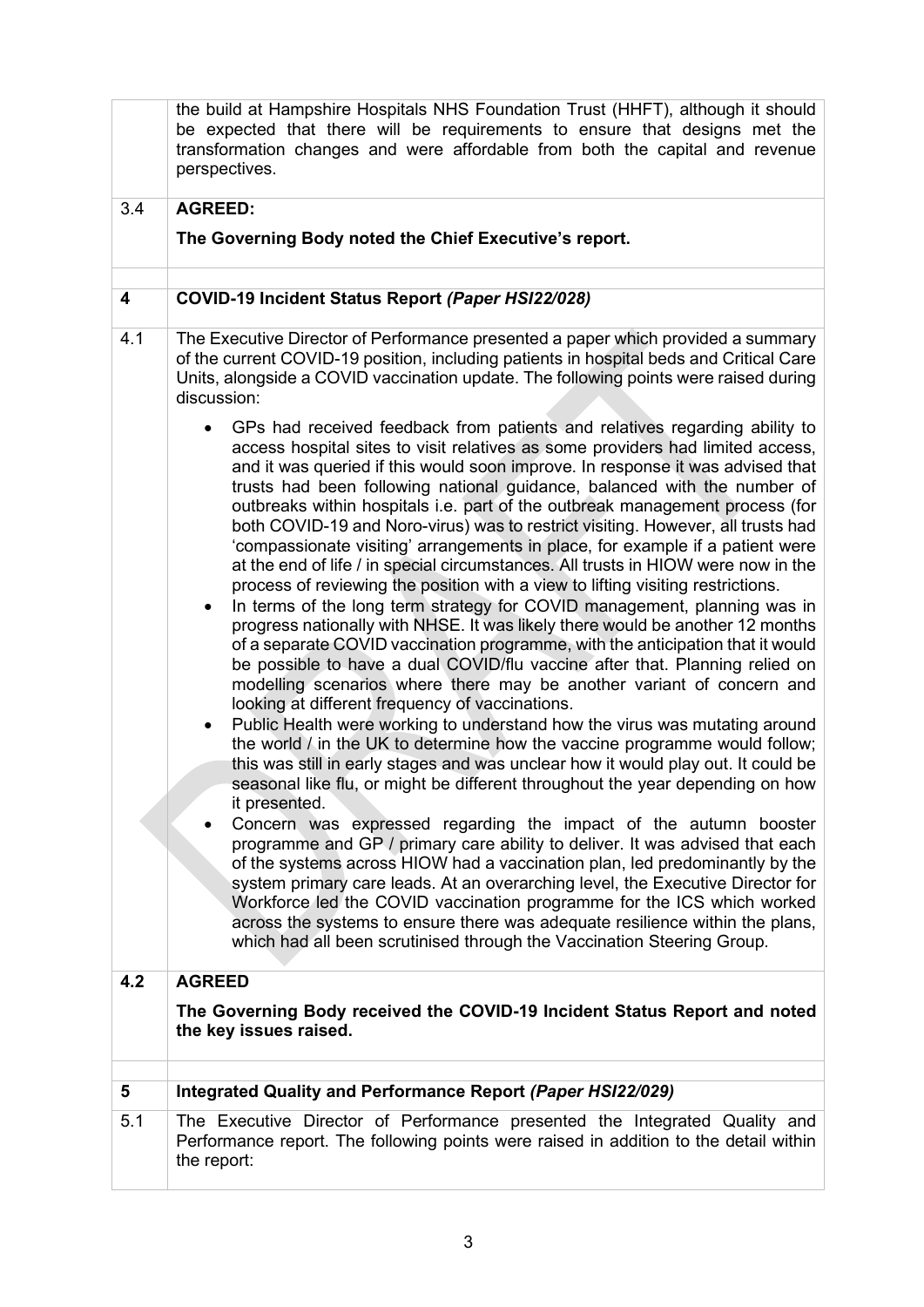|     | There had been an improvement in ambulance handover delays, particularly<br>in Portsmouth, although the significant delays in the earlier part of the reporting<br>period had led to Portsmouth Hospitals University NHS Trust (PHU) and South<br>Central Ambulance Service (SCAS) declaring critical incidents. Some of the<br>actions that had been put in place would take some time to come to fruition,<br>such as increasing the number of call handlers, however organisations were<br>working collaboratively and some improvements had been seen.<br>The system had managed to reduce the number of elective patients that had<br>been waiting over 104 days down to five by the end of March 2022. However<br>this had increased to 63 in April and work was ongoing to bring this number<br>down. Trusts were working to manage the numbers of patients who had been<br>waiting 52 weeks which had stabilised, however overall increases in wait lists<br>were being seen.                                                                                                                                                                                                                                                                                                                                                                                                                                                                                                                                                                                                                                                                                                                                                                                                                                                                                                                                                                                                                                                                                                                                                                                                                                                                                                                                                                                                                                                                                                                                                                                         |
|-----|-------------------------------------------------------------------------------------------------------------------------------------------------------------------------------------------------------------------------------------------------------------------------------------------------------------------------------------------------------------------------------------------------------------------------------------------------------------------------------------------------------------------------------------------------------------------------------------------------------------------------------------------------------------------------------------------------------------------------------------------------------------------------------------------------------------------------------------------------------------------------------------------------------------------------------------------------------------------------------------------------------------------------------------------------------------------------------------------------------------------------------------------------------------------------------------------------------------------------------------------------------------------------------------------------------------------------------------------------------------------------------------------------------------------------------------------------------------------------------------------------------------------------------------------------------------------------------------------------------------------------------------------------------------------------------------------------------------------------------------------------------------------------------------------------------------------------------------------------------------------------------------------------------------------------------------------------------------------------------------------------------------------------------------------------------------------------------------------------------------------------------------------------------------------------------------------------------------------------------------------------------------------------------------------------------------------------------------------------------------------------------------------------------------------------------------------------------------------------------------------------------------------------------------------------------------------------------|
| 5.2 | The Chief Nursing Officer reported the following:                                                                                                                                                                                                                                                                                                                                                                                                                                                                                                                                                                                                                                                                                                                                                                                                                                                                                                                                                                                                                                                                                                                                                                                                                                                                                                                                                                                                                                                                                                                                                                                                                                                                                                                                                                                                                                                                                                                                                                                                                                                                                                                                                                                                                                                                                                                                                                                                                                                                                                                             |
|     | The impact of some of the pressures had started to be seen in a number of<br>ways, for example there had been a number of COVID outbreaks in PHU and<br>HHFT that added to pressures where beds could not be used. The numbers<br>had since reduced with only one or two open outbreaks, with good learning<br>identified. The pressures being felt by SCAS when they declared the critical<br>incident had also had an impact on the home birth service in that it was not<br>possible to have a home birth due to the potential need to call an ambulance<br>should an emergency arise. Staff sickness had also impacted.<br>A Regional call had just taken place with NHSE with regard to Child and<br>Adolescent Mental Health Services (CAMHS). A deep dive had recently been<br>discussed at the Quality, Performance, Finance and Workforce (QPFW)<br>Committee and as well as the system group chaired by the Non-Executive<br>Director: Patient and Public Involvement. CAMHS was an area that had been<br>escalated as, whilst there were more Tier 4 beds coming on line, the children<br>still at home or on paediatric wards, although small in number, were highly<br>complex people who needed great deal of time and energy to care for, and<br>for which organisations were carrying a high risk.<br>The Care Quality Commission had recently undertaken a review of the urgent<br>and emergency care pathway at PHU. There were a lot of positives identified<br>in the initial feedback, however there were also areas that required review.<br>NHSE had asked trusts to reflect on the second part of the Ockenden Report<br>into maternity services, as the Kent report was due to be published in<br>September and the national approach was to take them together. Visits would<br>be undertaken by the national team in the South East during June to August<br>to review compliance with the actions identified in the first Ockenden report.<br>Safeguarding concerns had been identified in relation to Ukrainian residents<br>where some of the placements were starting to break down, similarly with<br>some of the refugee and asylum hotels which had increased demand on<br>primary care and safeguarding services.<br>Whilst in critical incident, the system had tried to balance risks and had<br>encouraged families to take their relatives home with any gaps in care bridged<br>e.g. domiciliary care. Safeguarding concerns were now starting to be seen<br>where families had not been able to cope, despite their best intentions. |
| 5.3 | The following issues were subsequently raised:                                                                                                                                                                                                                                                                                                                                                                                                                                                                                                                                                                                                                                                                                                                                                                                                                                                                                                                                                                                                                                                                                                                                                                                                                                                                                                                                                                                                                                                                                                                                                                                                                                                                                                                                                                                                                                                                                                                                                                                                                                                                                                                                                                                                                                                                                                                                                                                                                                                                                                                                |
|     | It was noted that there was a dramatic difference in figures for 2 week wait<br>breast performance for February 2022, with two trusts having achieved above<br>90% and the other two less than 50%, and it was queried whether GPs should<br>consider referring patients to providers who could treat them more rapidly if                                                                                                                                                                                                                                                                                                                                                                                                                                                                                                                                                                                                                                                                                                                                                                                                                                                                                                                                                                                                                                                                                                                                                                                                                                                                                                                                                                                                                                                                                                                                                                                                                                                                                                                                                                                                                                                                                                                                                                                                                                                                                                                                                                                                                                                    |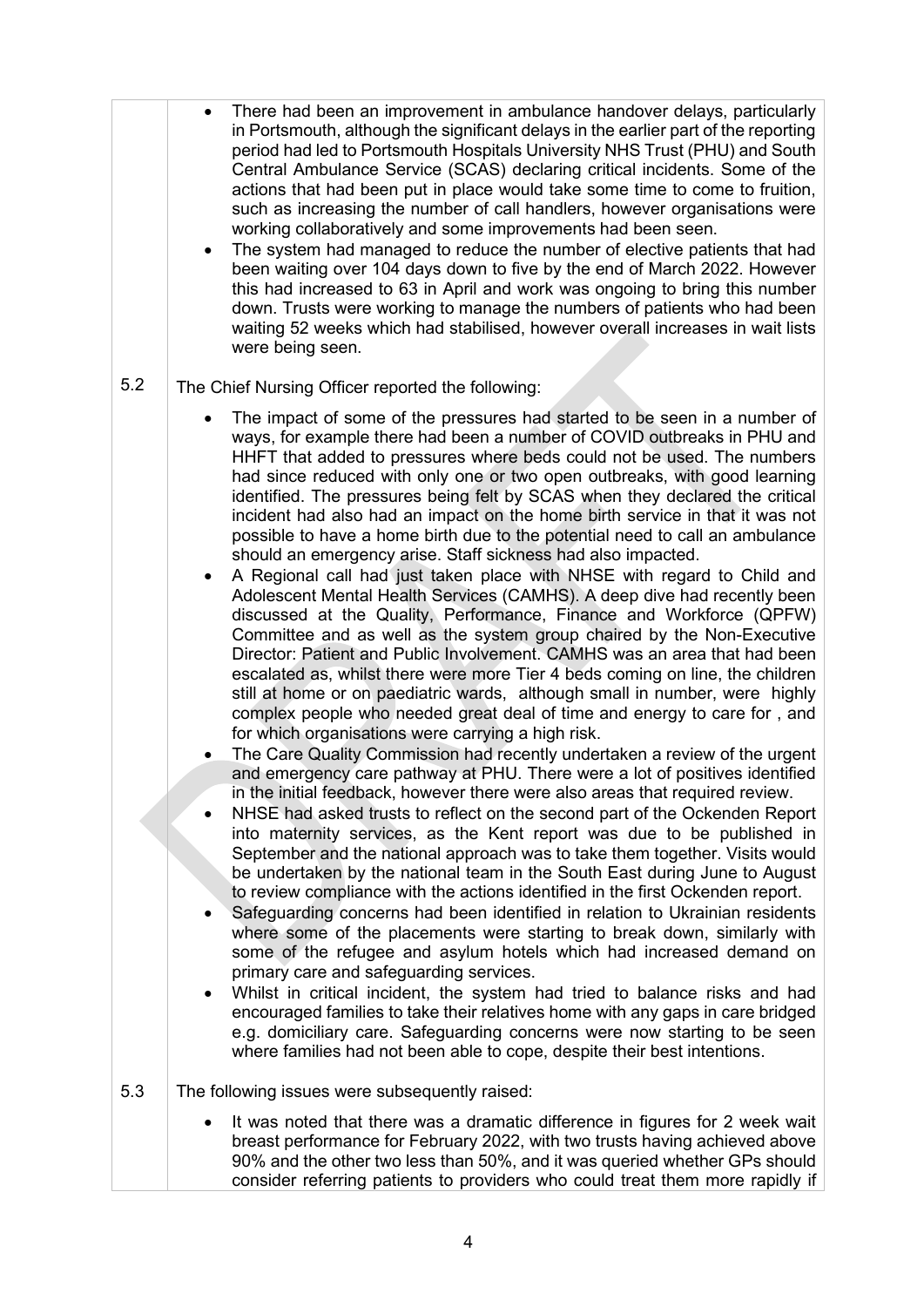|       | they had capacity. The Executive Director of Performance responded that, as<br>detailed with the report, University Hospital Southampton NHS Foundation<br>Trust (UHSFT) had been waiting for two consultants to take up post in<br>February, which should result in improvement in performance from March<br>onwards. However, the situation at HHFT was less clear; this would be<br>followed up outside the meeting and a full response on the current position<br>provided to QPFW and the Governing Body at the next meetings.<br>The Non-Executive Director: Patient and Public Involvement stated that she<br>supported the Chief Nursing Officer in again escalating CAMHS to the Region.<br>This had been a high level, red risk for the past year and related to a significant<br>part of the community that needed support. She queried what action was being<br>taken to support the children waiting to be seen under the urgent category for<br>the eating disorder service, and whether an increase in crisis presentation was<br>being seen in Emergency Departments (ED) whilst children were waiting for<br>the support they needed. In response it was advised that an increased<br>presentation of children in EDs was being seen and transferring in for inpatient<br>care. In particular for Specialised Commissioned Tier 4 beds a harm review<br>process would be undertaken, also taking into account the wider harm, for<br>example when children were on a paediatric ward, what was the impact on<br>other children and their families. The review would include children waiting at<br>home and the impact on their family and education etc. There were also<br>mechanisms in place to check on those that were waiting and literature shared<br>regarding how to provide support and identify any deterioration etc. |
|-------|-----------------------------------------------------------------------------------------------------------------------------------------------------------------------------------------------------------------------------------------------------------------------------------------------------------------------------------------------------------------------------------------------------------------------------------------------------------------------------------------------------------------------------------------------------------------------------------------------------------------------------------------------------------------------------------------------------------------------------------------------------------------------------------------------------------------------------------------------------------------------------------------------------------------------------------------------------------------------------------------------------------------------------------------------------------------------------------------------------------------------------------------------------------------------------------------------------------------------------------------------------------------------------------------------------------------------------------------------------------------------------------------------------------------------------------------------------------------------------------------------------------------------------------------------------------------------------------------------------------------------------------------------------------------------------------------------------------------------------------------------------------------------------------------------------------------------------------------------------|
| 5.4   | <b>AGREED</b>                                                                                                                                                                                                                                                                                                                                                                                                                                                                                                                                                                                                                                                                                                                                                                                                                                                                                                                                                                                                                                                                                                                                                                                                                                                                                                                                                                                                                                                                                                                                                                                                                                                                                                                                                                                                                                       |
|       | The Governing Body received the Integrated Quality and Performance Report<br>and noted the key issues raised.                                                                                                                                                                                                                                                                                                                                                                                                                                                                                                                                                                                                                                                                                                                                                                                                                                                                                                                                                                                                                                                                                                                                                                                                                                                                                                                                                                                                                                                                                                                                                                                                                                                                                                                                       |
|       |                                                                                                                                                                                                                                                                                                                                                                                                                                                                                                                                                                                                                                                                                                                                                                                                                                                                                                                                                                                                                                                                                                                                                                                                                                                                                                                                                                                                                                                                                                                                                                                                                                                                                                                                                                                                                                                     |
| 6     | <b>Finance and Operational Planning</b>                                                                                                                                                                                                                                                                                                                                                                                                                                                                                                                                                                                                                                                                                                                                                                                                                                                                                                                                                                                                                                                                                                                                                                                                                                                                                                                                                                                                                                                                                                                                                                                                                                                                                                                                                                                                             |
| 6.1   | 2021/22 Financial Performance (Paper HSI22/030)                                                                                                                                                                                                                                                                                                                                                                                                                                                                                                                                                                                                                                                                                                                                                                                                                                                                                                                                                                                                                                                                                                                                                                                                                                                                                                                                                                                                                                                                                                                                                                                                                                                                                                                                                                                                     |
| 6.1.1 | The Chief Finance Officer presented the 2021/22 Financial Performance Report,<br>reporting that the CCG had delivered a small £26k surplus against a budget of just<br>over £3.2 billion (0.8% of overall turnover). The draft set of accounts had been<br>completed and were now subject to audit. The final accounts would be presented at<br>the Annual General Meeting in the next few months.                                                                                                                                                                                                                                                                                                                                                                                                                                                                                                                                                                                                                                                                                                                                                                                                                                                                                                                                                                                                                                                                                                                                                                                                                                                                                                                                                                                                                                                  |
| 6.1.2 | The Chair expressed congratulations on behalf of the Governing Body to everyone in<br>the CCG and in particular to the finance team for all their efforts enabling the CCG to<br>achieve the target.                                                                                                                                                                                                                                                                                                                                                                                                                                                                                                                                                                                                                                                                                                                                                                                                                                                                                                                                                                                                                                                                                                                                                                                                                                                                                                                                                                                                                                                                                                                                                                                                                                                |
| 6.1.3 | <b>AGREED:</b>                                                                                                                                                                                                                                                                                                                                                                                                                                                                                                                                                                                                                                                                                                                                                                                                                                                                                                                                                                                                                                                                                                                                                                                                                                                                                                                                                                                                                                                                                                                                                                                                                                                                                                                                                                                                                                      |
|       | The Governing Body noted the financial performance for year to date (to 31<br>March 2022).                                                                                                                                                                                                                                                                                                                                                                                                                                                                                                                                                                                                                                                                                                                                                                                                                                                                                                                                                                                                                                                                                                                                                                                                                                                                                                                                                                                                                                                                                                                                                                                                                                                                                                                                                          |
| 6.2   | Hampshire and Isle of Wight Integrated Care System Operational Plan 2022/23<br>(Paper HSI22/031)                                                                                                                                                                                                                                                                                                                                                                                                                                                                                                                                                                                                                                                                                                                                                                                                                                                                                                                                                                                                                                                                                                                                                                                                                                                                                                                                                                                                                                                                                                                                                                                                                                                                                                                                                    |
| 6.2.1 | The Executive Director of Performance presented a paper which summarised<br>information from Trusts for activity, performance, finance and workforce, which<br>enabled the submission of template and narrative submissions for the HIOW ICS to<br>NHSE and NHS Improvement on Thursday 28 April 2022 in line with the national                                                                                                                                                                                                                                                                                                                                                                                                                                                                                                                                                                                                                                                                                                                                                                                                                                                                                                                                                                                                                                                                                                                                                                                                                                                                                                                                                                                                                                                                                                                     |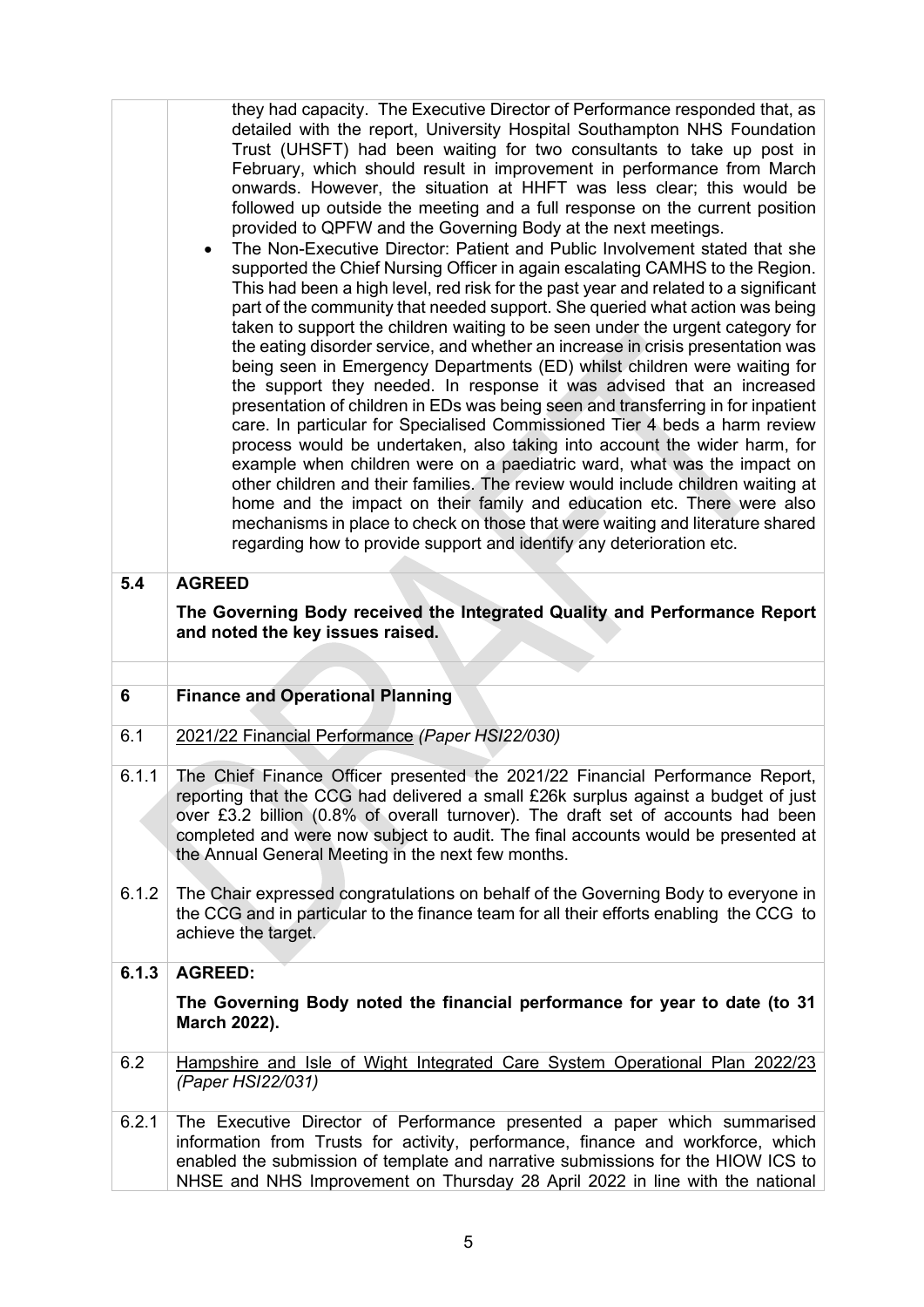|       | timetable. The following points were highlighted in addition to the detail provided within<br>the paper:                                                                                                                                                                                                                                                                                                                                                                                                                                                                                                                                                                                                                                                                                                                                                                                                                                                                                                                                                                                                                                                                                                                                                                                                                                                                                                                                                                                                                                                                                                                                                                                                                                                                                                                       |
|-------|--------------------------------------------------------------------------------------------------------------------------------------------------------------------------------------------------------------------------------------------------------------------------------------------------------------------------------------------------------------------------------------------------------------------------------------------------------------------------------------------------------------------------------------------------------------------------------------------------------------------------------------------------------------------------------------------------------------------------------------------------------------------------------------------------------------------------------------------------------------------------------------------------------------------------------------------------------------------------------------------------------------------------------------------------------------------------------------------------------------------------------------------------------------------------------------------------------------------------------------------------------------------------------------------------------------------------------------------------------------------------------------------------------------------------------------------------------------------------------------------------------------------------------------------------------------------------------------------------------------------------------------------------------------------------------------------------------------------------------------------------------------------------------------------------------------------------------|
|       | All elective plans were challenging and relied on unwinding COVID-19 effects<br>and delivering high activity which would require significant transformation<br>across all trusts.                                                                                                                                                                                                                                                                                                                                                                                                                                                                                                                                                                                                                                                                                                                                                                                                                                                                                                                                                                                                                                                                                                                                                                                                                                                                                                                                                                                                                                                                                                                                                                                                                                              |
|       | Non-elective activity had increased above what would normally expect to<br>$\bullet$<br>forecast, which was likely to be a reflection of people's experience over the<br>last couple of years.                                                                                                                                                                                                                                                                                                                                                                                                                                                                                                                                                                                                                                                                                                                                                                                                                                                                                                                                                                                                                                                                                                                                                                                                                                                                                                                                                                                                                                                                                                                                                                                                                                 |
|       | The intention was to reduce the use of bank and agency staff by 482 wte; the<br>Executive Director of Workforce and the team were undertaking work to track<br>delivery of the reduction, manage any unintended consequences and work<br>closely with trusts on workforce forecasts to ensure that the anticipated<br>workforce growth assumptions were correct.                                                                                                                                                                                                                                                                                                                                                                                                                                                                                                                                                                                                                                                                                                                                                                                                                                                                                                                                                                                                                                                                                                                                                                                                                                                                                                                                                                                                                                                               |
|       | The report also included a summary of the performance metrics that HIOW<br>$\bullet$<br>ICS were expected to delivery, with four identified that would not be met in<br>year, for example children waiting less than 18 weeks for a wheelchair. This<br>had been discussed in depth at the QPFW Committee.                                                                                                                                                                                                                                                                                                                                                                                                                                                                                                                                                                                                                                                                                                                                                                                                                                                                                                                                                                                                                                                                                                                                                                                                                                                                                                                                                                                                                                                                                                                     |
|       | It was recommended that the Governing Body accepted the plan, which should<br>٠<br>be seen as a plan to be exceeded in all areas. Work would continue to try and<br>bring down the financial deficit, as well as continue with transformation to<br>increase activity. This would lead to an increase in the cost weighted activity<br>target and work towards the intention to try to get back to the transformative<br>position the system was in prior to COVID to manage activity growth down.                                                                                                                                                                                                                                                                                                                                                                                                                                                                                                                                                                                                                                                                                                                                                                                                                                                                                                                                                                                                                                                                                                                                                                                                                                                                                                                             |
|       | Controls would be put in place through the year to ensure that the ICS met the<br>٠<br>transformation timescales and to closely monitor the plan due to the risks to<br>delivery. More planning work would be undertaken throughout May and June<br>to ensure that plans were concrete in order to focus on delivery moving<br>forward, building on current work.                                                                                                                                                                                                                                                                                                                                                                                                                                                                                                                                                                                                                                                                                                                                                                                                                                                                                                                                                                                                                                                                                                                                                                                                                                                                                                                                                                                                                                                              |
| 6.2.2 | The following points were raised during discussion:                                                                                                                                                                                                                                                                                                                                                                                                                                                                                                                                                                                                                                                                                                                                                                                                                                                                                                                                                                                                                                                                                                                                                                                                                                                                                                                                                                                                                                                                                                                                                                                                                                                                                                                                                                            |
|       | Given that the plan had been submitted to NHSE on 28 April and had only just<br>been submitted to Governing Body for approval, it was queried what would<br>happen if NHSE raised any queries. It was advised that the Executive Director<br>of Performance had already met with regional colleagues earlier in the week<br>to review the plan and any areas of escalation, for example outpatient follow-<br>up. NHSE had been satisfied that the ICS was undertaking further work to<br>improve the metrics. There was also discussion around the financial position<br>both nationally and regionally and all understood that the plan / submission<br>was at a point in time and that the system would continue to work to drive the<br>projected deficit down throughout the year.<br>Region were pleased regarding the non-elective programme and the intention<br>to move to a point of trying to supress growth / set plans for winter etc. They<br>were complimentary about the work that had been undertaken around<br>workforce and felt that the growth assumptions were reasonable and agreed<br>with any variations that the ICS had identified.<br>It was observed that one of the key areas of expenditure was Continuing<br>٠<br>Healthcare (CHC) and the higher costs incurred due to the current increase in<br>inflation, and it was queried if this would be taken into account in the financial<br>allocation. It was advised that a core component of the current system deficit<br>was what was deemed 'excess inflation; which was over and above the<br>normal, expected level that the NHS nationally had provided for / sought from<br>the Treasury. The question being asked nationally was could the scale be<br>quantified and could it be brought down. At this stage it was not known if this |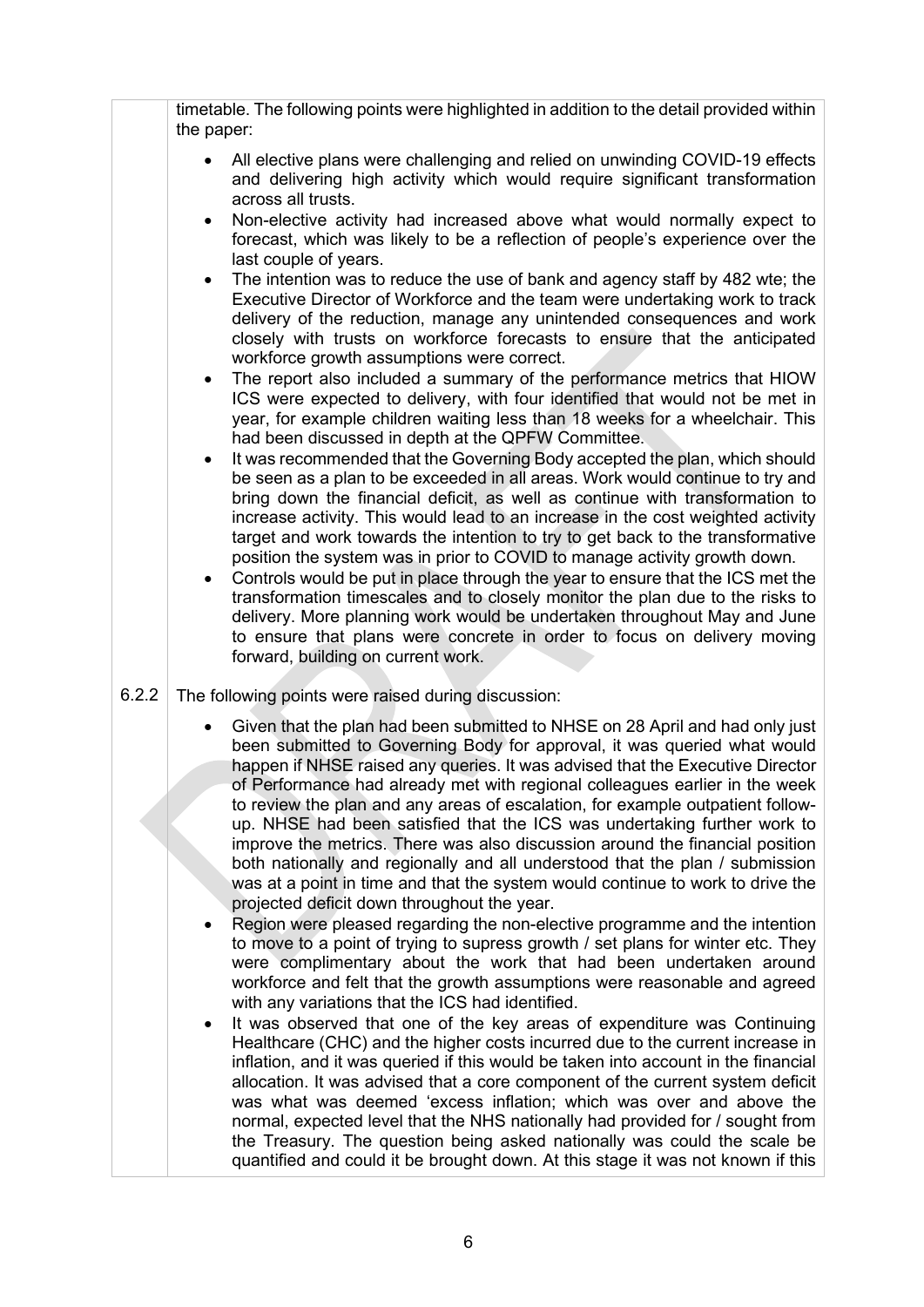|       | would be funded or if the excess inflation would be allowed for; it had been<br>recognised as a pressure that was contributing to NHS financial plan deficits.<br>Clarification was sought as to when it was expected that the Mental Health<br>٠<br>Individual Placement and Support Service would be commissioned given that<br>access was one of the performance targets that the ICS would not meet. The<br>intention was that this would be commissioned in year / end of Quarter 3. It<br>was not expected to meet the standard as the service would only be operating<br>in Quarter 4.<br>The Non-Executive Director: Governance reported that NHSE had made it                                                                                                                                                                                                                                                                                                                                                                                                                                                                                                                                                                                                                                                                 |
|-------|----------------------------------------------------------------------------------------------------------------------------------------------------------------------------------------------------------------------------------------------------------------------------------------------------------------------------------------------------------------------------------------------------------------------------------------------------------------------------------------------------------------------------------------------------------------------------------------------------------------------------------------------------------------------------------------------------------------------------------------------------------------------------------------------------------------------------------------------------------------------------------------------------------------------------------------------------------------------------------------------------------------------------------------------------------------------------------------------------------------------------------------------------------------------------------------------------------------------------------------------------------------------------------------------------------------------------------------|
|       | $\bullet$<br>clear to Audit Committee chairs that the key priority was to ensure that the<br>money was sorted in year and that elective services were restored. He<br>therefore queried if the capacity was available to do the longer term, strategic<br>planning. The Chief Executive Officer commented that this question often<br>arose when considering how do deal with all the priorities when coming out of<br>the COVID pandemic. It was therefore important to ensure there was clarity on<br>all the things that had to be done, e.g. reduction in waiting times, stabilising<br>unscheduled care, look after the workforce and stabilise the financial position.<br>Strategy, transformation, and changing the way that people worked was the<br>real solution, so it was about achieving balance. Some significant changes<br>were needed to make services sustainable, however the ICS should not have<br>people who were responding to incidents / operational issues whilst also<br>having to do the transformation work. All staff needed to be used in a different<br>way, being clear and realistic about objectives.<br>It was also observed that the impact of COVID had negatively impacted on<br>population health, so in addition it was about taking a population health<br>approach and turning this around. |
| 6.2.3 | The Chair drew the discussion to a close, adding that she was pleased to see that<br>review and monitoring was part of the process as this would become the Operating<br>Plan for the HIOW ICB moving forward.                                                                                                                                                                                                                                                                                                                                                                                                                                                                                                                                                                                                                                                                                                                                                                                                                                                                                                                                                                                                                                                                                                                         |
| 6.2.4 | <b>AGREED:</b>                                                                                                                                                                                                                                                                                                                                                                                                                                                                                                                                                                                                                                                                                                                                                                                                                                                                                                                                                                                                                                                                                                                                                                                                                                                                                                                         |
|       | The Governing Body approved the Operating Plan 2022/23 and associated<br>actions set out in the paper to implement transformation plans and to address<br>the financial deficit.                                                                                                                                                                                                                                                                                                                                                                                                                                                                                                                                                                                                                                                                                                                                                                                                                                                                                                                                                                                                                                                                                                                                                       |
| 6.3   | Financial Plan 2022/23 (Paper HSI22/032)                                                                                                                                                                                                                                                                                                                                                                                                                                                                                                                                                                                                                                                                                                                                                                                                                                                                                                                                                                                                                                                                                                                                                                                                                                                                                               |
| 6.3.1 | The Chief Finance Officer presented a report on the Financial Plan for 2022/23 which<br>described the financial budgets for the current CCG that would then become the ICB<br>budget from 1 July 2022. As with the ICS, he highlighted that there was more to be<br>done over the next few months to deliver an improved financial year end position.                                                                                                                                                                                                                                                                                                                                                                                                                                                                                                                                                                                                                                                                                                                                                                                                                                                                                                                                                                                  |
| 6.3.2 | When looking at the overall budget for the ICS the system was effectively operating<br>with a 'flat cash' budget, however within that the additional pressures of growth and<br>demand as well as inflation had to be managed, alongside how changes and<br>investments were made. In order to manage this, organisations across the ICS had<br>reasonable / slightly challenging cost improvement programmes to manage the<br>financial envelope and work within our means, whilst also being innovative and<br>transformational to make services effective for the future otherwise deficits would<br>continue year on year.                                                                                                                                                                                                                                                                                                                                                                                                                                                                                                                                                                                                                                                                                                         |
| 6.3.3 | At present the CCG / ICB contribution to the system deficit was £19.2m. The position<br>was expected to improve over the next few weeks as part of the system engagement                                                                                                                                                                                                                                                                                                                                                                                                                                                                                                                                                                                                                                                                                                                                                                                                                                                                                                                                                                                                                                                                                                                                                               |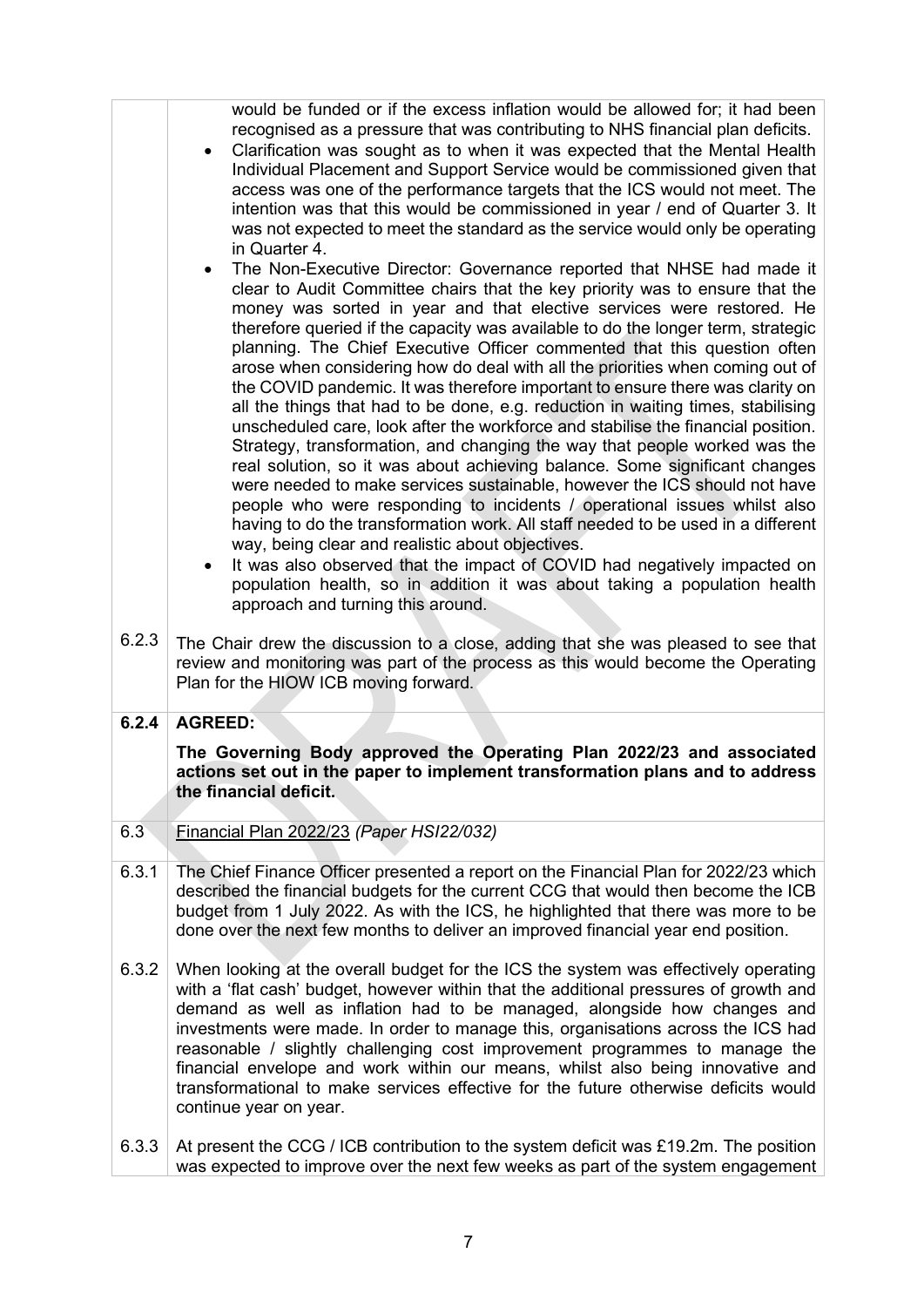work. Of this, at least £10m was due to the impact of excess inflation, such as prices through prescribing and CHC, which was difficult to resolve. Around £9m related to continuing growth, for example CHC, investment in ambulance services and mental health to meet some of the Mental Health Investment Standards, however this needed to be thoroughly reviewed to ensure value for money and that outcomes were delivered.

- 6.3.4 The CCG / ICB had a savings programme of £37.5m. The paper provided identified some key areas of focus, such as medicines optimisation, CHC, corporate costs and local contracts and a through review had been developed of where those opportunities could crystalise. At present there was confidence that £12m of the efficiency programme could be delivered. Around £18m had plans that needed more work to get them formally in place, with the intention being to provide a paper to QPFW to detail how this could be achieved. There then remained around £7m of risk that needed further work / identification. There may be some non-recurrent means and some slippage in spend / recruitment that would allow mitigation of some of that risk.
- 6.3.5 The Operating Plan had been developed in conjunction with all the constituent parts / organisations of the NHS and where possible involving local authority partners etc so that all had a consistent view of finances, quality and performance. The need then was to ensure that all decisions that were made had a shared understanding of the outcome / reasons for making those changes. The shared, in depth understanding of everything that sat underneath the overarching plan was probably not quite there yet, hence the need for improvements to be made over the next few weeks.
- **6.3.6 AGREED: The Governing Body approved and ratified the Financial Plans for 2022/23.**

# **7 Workforce** *(Paper HSI22/033)*

- 7.1 The Governing Body received an update report on the current workforce position. The Executive Director of Workforce reported that the Chair had asked her to provide an update on the partnership work / innovations being undertaken across the ICS; key points highlighted were as follows:
	- The prediction from the Health Foundation is that workforce would need go grow by 40% by 2030, which was double the growth seen in Hampshire over the last few years.
	- HIOW ICS had one of the most successful nursing recruitment programmes in England. The plan was to recruit over 1,100 international nurses (including midwives and mental health nurses) as a collective across HIOW, working together as a team to share learning / try different initiatives.
	- The programme had been expanded to include Allied Health Professionals (AHPs) with 16 having recently been secured through international routes.
	- There had been a focus on mental health where there was a significant workforce demand, looking at programmes that helped registered general nurses retrain in mental health, as well as looking at international recruitment. Some of the internationally recruited nurses were mental health nurses in their country of origin but were not licenced to work in that way in the UK; they had expressed an interest to retrain as a Registered Mental Health Nurse, which also supported the system Equality, Diversity and Inclusion objectives.
	- A Primary Care Fellowship programme was in place to support. HIOW had 28 GP Fellows, as well as 25 GP Nurse Fellows with a well-established mentorship programme, working in close partnership with Health Education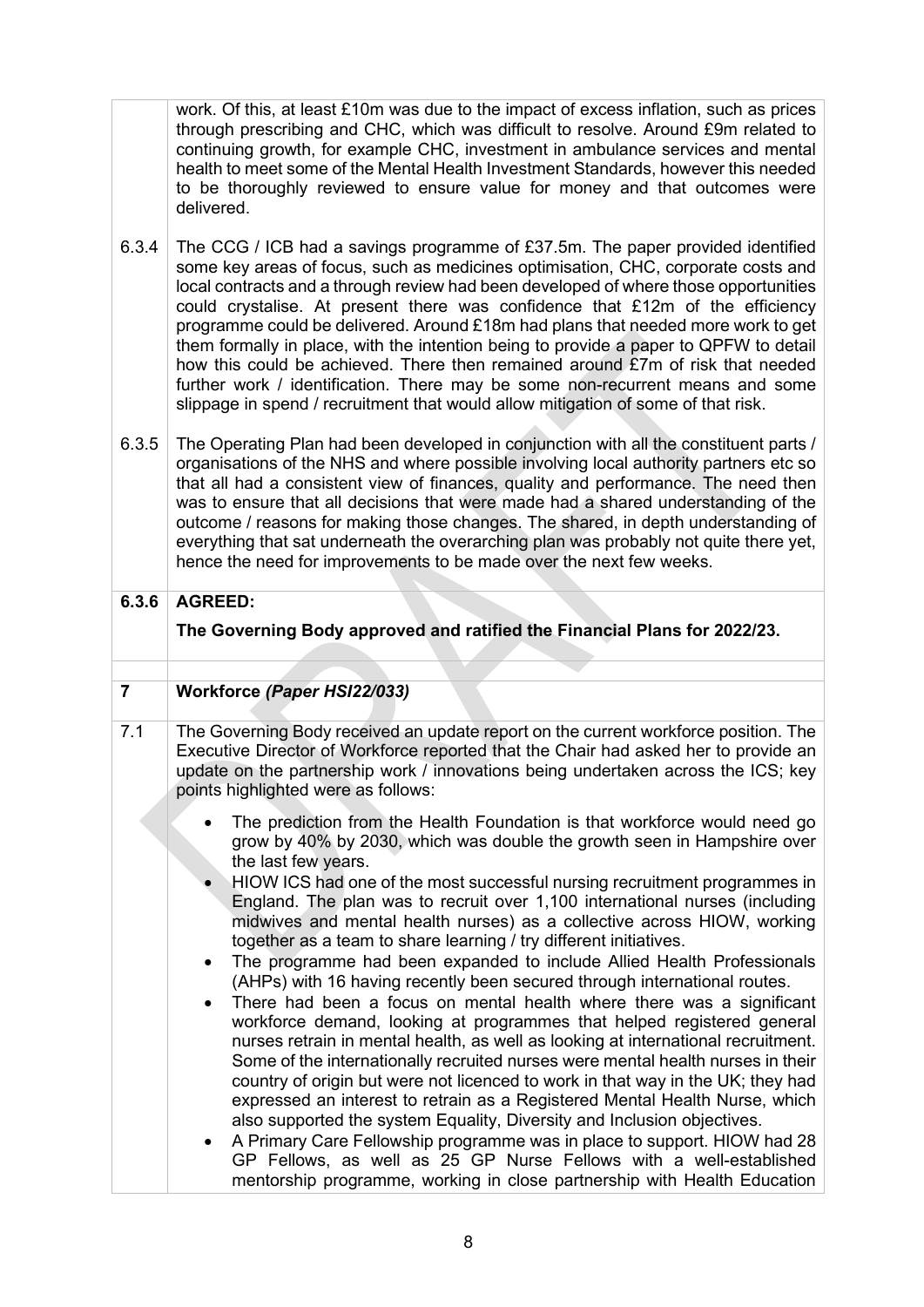|     | England. There were 20 primary care education environment leads in place to<br>improve the learning environment within primary care.<br>A Learner Journey Programme had commenced in Portsmouth working with<br>the Solent Local Enterprise Partnership (LEP) and a primary school which<br>involved using NHS expertise to teach part of the curriculum in the school and<br>by doing so try and attract more people into the NHS. This had proven to be<br>fruitful and the aim now was to expand up into the north of Hampshire, linking<br>with a school in Alton that had committed some physical space to do some of<br>the work and with the M3 LEP to try and partner and secure funding.<br>With regard to workforce transformation, there was effective partnership with<br>NHS Professionals in HIOW who had supported with over 1,000 people into<br>the vaccination programme. The unregistered vaccination role was a good<br>example of transformation into the workforce. In total over 5,000 people were<br>working on the vaccination programme and over half of those were volunteers,<br>which gave an enhanced view of how the NHS could work with volunteers and<br>the third sector etc to deliver effective services.<br>Investment into different professions continued, including holding workforce<br>٠<br>events for AHPs and working with NHSE on recruitment events in<br>Southampton and Portsmouth intended to boost the Healthcare Support<br>Worker (HCSW) community. Trusts were also working to offer continued<br>workforce development for HCSWs up into other NHS professions. |
|-----|-----------------------------------------------------------------------------------------------------------------------------------------------------------------------------------------------------------------------------------------------------------------------------------------------------------------------------------------------------------------------------------------------------------------------------------------------------------------------------------------------------------------------------------------------------------------------------------------------------------------------------------------------------------------------------------------------------------------------------------------------------------------------------------------------------------------------------------------------------------------------------------------------------------------------------------------------------------------------------------------------------------------------------------------------------------------------------------------------------------------------------------------------------------------------------------------------------------------------------------------------------------------------------------------------------------------------------------------------------------------------------------------------------------------------------------------------------------------------------------------------------------------------------------------------------------------------------------------------------------------------|
| 7.2 | It was raised that there had been reports in the media about there being a 'timebomb'<br>in terms of GPs, with many over 50 / nearing retirement and it was queried if this were<br>true of HIOW. In response it was advised that there was a risk in HIOW, although it<br>was quite difficult to collect accurate data as GPs had their own information systems;<br>one of the challenges was how to work with GP practices to collect that data in a<br>respectful way.                                                                                                                                                                                                                                                                                                                                                                                                                                                                                                                                                                                                                                                                                                                                                                                                                                                                                                                                                                                                                                                                                                                                             |
| 7.3 | When looking at the whole workforce however, of greatest concern was the significant<br>proportion of facilities and estates staff that were nearing retirement; health services<br>relied on this infrastructure to keep services running safely. Often the focus tended to<br>be on nurses, medics and other professions, however the need was to look at the<br>multi-disciplinary workforce and ensure focus / investment into parts of the workforce<br>that historically did not have that level of analysis, working together with partner<br>organisations.                                                                                                                                                                                                                                                                                                                                                                                                                                                                                                                                                                                                                                                                                                                                                                                                                                                                                                                                                                                                                                                   |
| 7.4 | <b>AGREED:</b>                                                                                                                                                                                                                                                                                                                                                                                                                                                                                                                                                                                                                                                                                                                                                                                                                                                                                                                                                                                                                                                                                                                                                                                                                                                                                                                                                                                                                                                                                                                                                                                                        |
|     | The Governing Body received the Workforce Report and noted the risks and<br>actions in place.                                                                                                                                                                                                                                                                                                                                                                                                                                                                                                                                                                                                                                                                                                                                                                                                                                                                                                                                                                                                                                                                                                                                                                                                                                                                                                                                                                                                                                                                                                                         |
|     | Simon Bryant, Director of Public Hampshire County Council left the meeting                                                                                                                                                                                                                                                                                                                                                                                                                                                                                                                                                                                                                                                                                                                                                                                                                                                                                                                                                                                                                                                                                                                                                                                                                                                                                                                                                                                                                                                                                                                                            |
| 8   | Hampshire and Isle of Wight Integrated Care System Development (Paper<br>HSI22/0234)                                                                                                                                                                                                                                                                                                                                                                                                                                                                                                                                                                                                                                                                                                                                                                                                                                                                                                                                                                                                                                                                                                                                                                                                                                                                                                                                                                                                                                                                                                                                  |
| 8.1 | The Governing Body received a paper which provided an update on progress with the<br>development of the HIOW Integrated Care System (ICS), as well as on the process of<br>the safe transfer of functions and responsibilities from the two CCGs (NHS Hampshire,<br>Southampton & Isle of Wight CCG and NHS Portsmouth CCG) to the new statutory<br>body, the HIOW ICB, which would be known as NHS Hampshire & Isle of Wight.                                                                                                                                                                                                                                                                                                                                                                                                                                                                                                                                                                                                                                                                                                                                                                                                                                                                                                                                                                                                                                                                                                                                                                                        |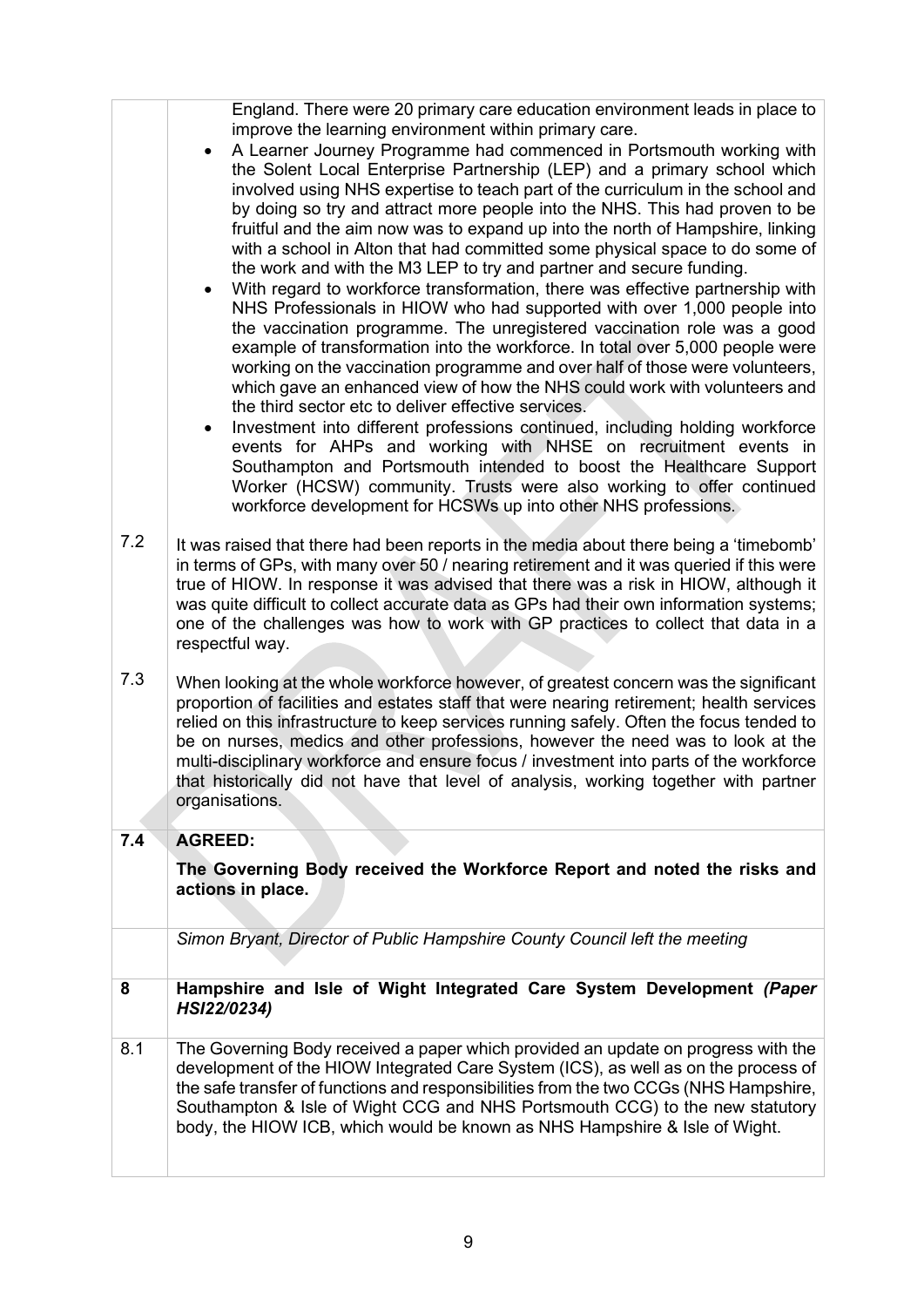| 8.2  | It was reported that progress was going well; CCG functions / staff would transfer into<br>the ICB, with the journey towards greater integration / joint working progressing<br>moving forward. Updates on progress would continue to be reported through the ICB<br>Governing Body from July 2022.                                                                                                                                                                                                                                                                             |
|------|---------------------------------------------------------------------------------------------------------------------------------------------------------------------------------------------------------------------------------------------------------------------------------------------------------------------------------------------------------------------------------------------------------------------------------------------------------------------------------------------------------------------------------------------------------------------------------|
| 8.3  | <b>AGREED</b>                                                                                                                                                                                                                                                                                                                                                                                                                                                                                                                                                                   |
|      | The Governing Body noted the briefing on ICS development progress ahead of<br>1 July 2022.                                                                                                                                                                                                                                                                                                                                                                                                                                                                                      |
|      |                                                                                                                                                                                                                                                                                                                                                                                                                                                                                                                                                                                 |
| 9    | Staff Survey Results and Next Steps (Paper HSI22/035)                                                                                                                                                                                                                                                                                                                                                                                                                                                                                                                           |
| 9.1  | The Governing Body received a paper intended to provide assurance on the pro-active<br>engagement with staff through the national staff survey.                                                                                                                                                                                                                                                                                                                                                                                                                                 |
| 9.2  | Results have been shared with staff and more a more detailed breakdown provided<br>to the Executive Team. Further detailed analysis was being undertaken with teams<br>looking at any areas of concern / good practice that could be shared to develop action<br>plans. This included review of elements relating to equality and diversity and dealing<br>with any areas of concern.                                                                                                                                                                                           |
| 9.3  | There were no particular areas that flagged as a concern on initial review of the results,<br>although there were areas for continued improvement. The CCG / ICB would continue<br>to obtain staff feedback through the regular use of surveys which would be monitored<br>as the organisation continued to change.                                                                                                                                                                                                                                                             |
| 9.4  | <b>AGREED</b>                                                                                                                                                                                                                                                                                                                                                                                                                                                                                                                                                                   |
|      | <b>The Governing Body:</b><br>Noted the 2021/22 Staff Survey Results<br>$\bullet$<br>Supported implementation of next steps as outlined in the paper.<br>$\bullet$                                                                                                                                                                                                                                                                                                                                                                                                              |
|      |                                                                                                                                                                                                                                                                                                                                                                                                                                                                                                                                                                                 |
| 10   | Freedom to Speak Up (Paper HSI22/036)                                                                                                                                                                                                                                                                                                                                                                                                                                                                                                                                           |
| 10.1 | The Chair expressed thanks on behalf of the Governing Body to Steve Cummins,<br>Governance Manager who had been appointed as the Freedom to Speak Up<br>Guardian, as well as to the Non-Executive Director: Patient and Public Involvement<br>who had helped the CCG in understanding what was needed to be effective. The Chief<br>Nursing Officer added that Steve was doing a great job trying to promote the role; a<br>small number of concerns had been raised through that route to date, although she<br>felt that there may be more concerns than had so far surfaced. |
| 10.2 | Steve was currently filling the role of Guardian for primary care in the absence of a<br>formal structure and would monitor the numbers of contacts that were received, which<br>at the moment were very small; should they increase the position would be reviewed.                                                                                                                                                                                                                                                                                                            |
| 10.3 | <b>AGREED</b>                                                                                                                                                                                                                                                                                                                                                                                                                                                                                                                                                                   |
|      | The Governing Body noted the assurance on the development of a healthy and<br>effective Freedom to Speak up culture in line with current best practice.                                                                                                                                                                                                                                                                                                                                                                                                                         |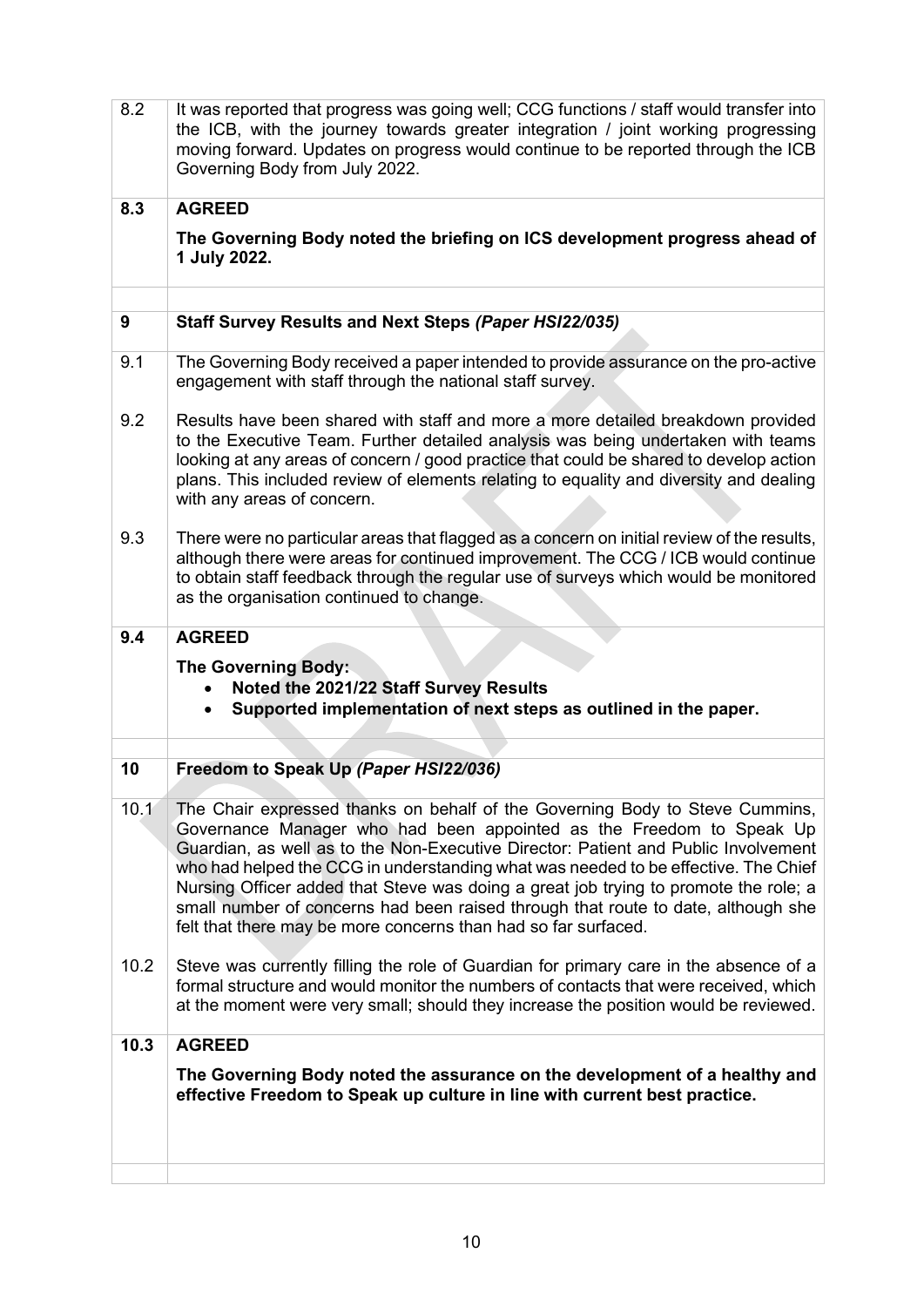| 11   | Green Plan (Paper HSI22/037)                                                                                                                                                                                                                                                                                                                                                                                                                                                                                                                                                                                                                                                                                                                                                                                                                                                                                                                                                                                                                                |
|------|-------------------------------------------------------------------------------------------------------------------------------------------------------------------------------------------------------------------------------------------------------------------------------------------------------------------------------------------------------------------------------------------------------------------------------------------------------------------------------------------------------------------------------------------------------------------------------------------------------------------------------------------------------------------------------------------------------------------------------------------------------------------------------------------------------------------------------------------------------------------------------------------------------------------------------------------------------------------------------------------------------------------------------------------------------------|
| 11.1 | The Governing Body received a draft proposed ICS Green Plan which was intended<br>to begin the journey that the NHS in HIOW needed to make to support delivery of the<br>Greener NHS commitments. The following comments were raised:                                                                                                                                                                                                                                                                                                                                                                                                                                                                                                                                                                                                                                                                                                                                                                                                                       |
|      | The plan did not detail the investment needed to deliver some of the agenda.<br>$\bullet$<br>The use of S106 Local Investment Level.                                                                                                                                                                                                                                                                                                                                                                                                                                                                                                                                                                                                                                                                                                                                                                                                                                                                                                                        |
|      | No reference to shared ownership / delivery of space. It was recognised that<br>$\bullet$<br>this was important. There were a number of CCG bases across HIOW with<br>various forms of lease arrangements. This would be a major part of future<br>transformation and should be part of the green agenda. It was also important<br>in terms of how staff were encouraged to come back into offices, and the way<br>they worked together with colleagues, particularly on complex problems. This<br>would take some time to put in place in light of lease arrangements etc and<br>linked with the estates plan, culture and the Green agenda.<br>It was highlighted that this was a real opportunity to make Green sustainability<br>part of work going forward. On average there was over £100m capital<br>investment each year; part of this was sustainable construction and developing<br>Green infrastructure. In addition there was a great deal of spend on medicines,<br>so consideration needed to be given to how to prescribe Green choices that |
|      | were safer                                                                                                                                                                                                                                                                                                                                                                                                                                                                                                                                                                                                                                                                                                                                                                                                                                                                                                                                                                                                                                                  |
| 11.2 | Thanks were expressed to Andy Wood, ICS Director of Strategic Finance<br>(sustainability lead) and his team on behalf of the Governing Body.                                                                                                                                                                                                                                                                                                                                                                                                                                                                                                                                                                                                                                                                                                                                                                                                                                                                                                                |
| 11.3 | <b>AGREED</b>                                                                                                                                                                                                                                                                                                                                                                                                                                                                                                                                                                                                                                                                                                                                                                                                                                                                                                                                                                                                                                               |
|      | The Governing Body noted the ICS Green Plan in advance of further<br>consideration by the Integrated Care Board.                                                                                                                                                                                                                                                                                                                                                                                                                                                                                                                                                                                                                                                                                                                                                                                                                                                                                                                                            |
|      |                                                                                                                                                                                                                                                                                                                                                                                                                                                                                                                                                                                                                                                                                                                                                                                                                                                                                                                                                                                                                                                             |
| 12   | COVID-19 Public Inquiry Briefing (Paper HSI22/038)                                                                                                                                                                                                                                                                                                                                                                                                                                                                                                                                                                                                                                                                                                                                                                                                                                                                                                                                                                                                          |
| 12.1 | The Governing Body received a report which provided a high level overview of work<br>underway in response to the UK-wide statutory public inquiry into the COVID-19<br>pandemic. No comments or queries were raised.                                                                                                                                                                                                                                                                                                                                                                                                                                                                                                                                                                                                                                                                                                                                                                                                                                        |
| 12.2 | <b>AGREED</b>                                                                                                                                                                                                                                                                                                                                                                                                                                                                                                                                                                                                                                                                                                                                                                                                                                                                                                                                                                                                                                               |
|      | The Governing Body noted COVID-19 Public Inquiry briefing report.                                                                                                                                                                                                                                                                                                                                                                                                                                                                                                                                                                                                                                                                                                                                                                                                                                                                                                                                                                                           |
|      |                                                                                                                                                                                                                                                                                                                                                                                                                                                                                                                                                                                                                                                                                                                                                                                                                                                                                                                                                                                                                                                             |
| 13   | Emergency Planning Resilience and Response Annual Report 2021/22 (Paper<br>HSI22/039)                                                                                                                                                                                                                                                                                                                                                                                                                                                                                                                                                                                                                                                                                                                                                                                                                                                                                                                                                                       |
| 13.1 | The Governing Body received the Emergency Planning Resilience and Response<br>(EPRR) Annual Report 2021/22. No comments or queries were raised.                                                                                                                                                                                                                                                                                                                                                                                                                                                                                                                                                                                                                                                                                                                                                                                                                                                                                                             |
| 13.2 | The Chair expressed thanks on behalf of the Governing Body for all the work that the<br>EPRR team had undertaken.                                                                                                                                                                                                                                                                                                                                                                                                                                                                                                                                                                                                                                                                                                                                                                                                                                                                                                                                           |
| 13.3 | <b>AGREED</b>                                                                                                                                                                                                                                                                                                                                                                                                                                                                                                                                                                                                                                                                                                                                                                                                                                                                                                                                                                                                                                               |
|      | The Governing Body noted the Emergency Planning Resilience and Response<br><b>Annual Report 2021/22</b>                                                                                                                                                                                                                                                                                                                                                                                                                                                                                                                                                                                                                                                                                                                                                                                                                                                                                                                                                     |